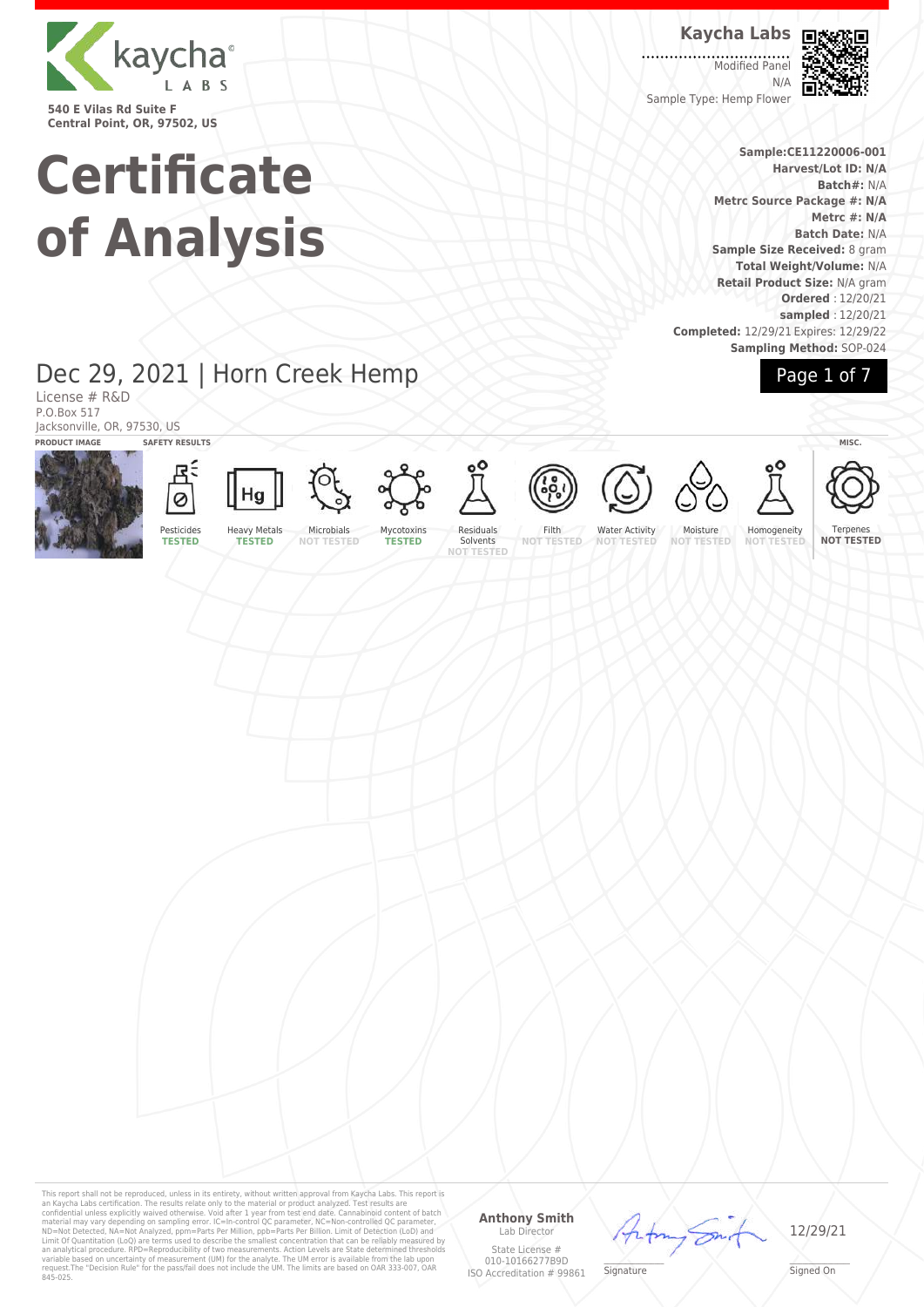

**Kaycha Labs**

Modified Panel N/A Sample Type : Hemp Flower



**540 E Vilas Rd Suite F Central Point, OR, 97502, US**

# **Certificate of Analysis**

#### **Horn Creek Hemp**

P.O.Box 517 Jacksonville, OR, 97530, US **Telephone:**(541) 261-4900 **Email:** sales@horncreekhemp.com **License#:**R&D

**Sample :CE11220006-001 Harvest/Lot ID:N/A Batch# :**N/A **Sampled :** 12/20/21 **Ordered :** 12/20/21

**Sample Size Received : 8 gram Total Weight/Volume :**N/A **Completed :** 12/29/21**Expires:** 12/29/22 **Sample Method :** SOP-024

Page 2 of 7



## **Pesticides TESTED**

| <b>Pesticides</b><br><b>ABAMECTIN</b>    | LOQ  | Units | <b>Action Level</b> | Result  |
|------------------------------------------|------|-------|---------------------|---------|
| <b>ACEPHATE</b>                          | 0.25 | ppm   | 0.5                 | $<$ LOO |
| <b>ACEOUINOCYL</b>                       | 0.2  | ppm   | 0.4                 | $<$ LOQ |
|                                          | 1    | ppm   | $\overline{a}$      | $<$ LOO |
| <b>ACETAMIPRID</b>                       | 0.1  | ppm   | 0.2                 | $<$ LOQ |
| <b>ALDICARB</b>                          | 0.2  | ppm   | 0.4                 | $<$ LOQ |
| <b>AZOXYSTROBIN</b><br><b>BIFENAZATE</b> | 0.1  | ppm   | 0.2                 | $<$ LOQ |
| <b>BIFENTHRIN</b>                        | 0.1  | ppm   | 0.2                 | $<$ LOO |
| <b>BOSCALID</b>                          | 0.1  | ppm   | 0.2                 | $<$ LOQ |
| CARBARYL                                 | 0.2  | ppm   | 0.4                 | $<$ LOQ |
| CARBOFURAN                               | 0.1  | ppm   | 0.2                 | $<$ LOQ |
| CHLORANTRANILIPROLE                      | 0.1  | ppm   | 0.2                 | $<$ LOQ |
|                                          | 0.1  | ppm   | 0.2                 | $<$ LOO |
| <b>CHLORPYRIFOS</b>                      | 0.1  | ppm   | 0.2                 | $<$ LOQ |
| <b>CLOFENTEZINE</b>                      | 0.1  | ppm   | 0.2                 | $<$ LOQ |
| <b>DAMINOZIDE</b>                        | 0.5  | ppm   | 1                   | $<$ LOQ |
| <b>DDVP (DICHLORVOS)</b>                 | 0.5  | ppm   | 1                   | $<$ LOO |
| <b>DIAZINON</b>                          | 0.1  | ppm   | 0.2                 | $<$ LOQ |
| <b>DIMETHOATE</b>                        | 0.1  | ppm   | 0.2                 | $<$ LOQ |
| <b>ETHOPROPHOS</b>                       | 0.1  | ppm   | 0.2                 | $<$ LOQ |
| <b>ETOFENPROX</b>                        | 0.2  | ppm   | 0.4                 | $<$ LOO |
| <b>ETOXAZOLE</b>                         | 0.1  | ppm   | 0.2                 | $<$ LOO |
| <b>FENOXYCARB</b>                        | 0.1  | ppm   | 0.2                 | $<$ LOQ |
| <b>FENPYROXIMATE</b>                     | 0.2  | ppm   | 0.4                 | $<$ LOQ |
| <b>FIPRONIL</b>                          | 0.2  | ppm   | 0.4                 | $<$ LOQ |
| <b>FLONICAMID</b>                        | 0.5  | ppm   | $\mathbf{1}$        | $<$ LOO |
| <b>FLUDIOXONIL</b>                       | 0.2  | ppm   | 0.4                 | $<$ LOQ |
| HEXYTHIAZOX                              | 0.5  | ppm   | 1                   | $<$ LOQ |
| <b>IMAZALIL</b>                          | 0.1  | ppm   | 0.2                 | $<$ LOQ |
| <b>IMIDACLOPRID</b>                      | 0.2  | ppm   | 0.4                 | $<$ LOO |
| <b>KRESOXIM-METHYL</b>                   | 0.2  | ppm   | 0.4                 | $<$ LOO |
| <b>MALATHION</b>                         | 0.1  | ppm   | 0.2                 | $<$ LOQ |
| METALAXYL                                | 0.1  | ppm   | 0.2                 | $<$ LOQ |
| <b>METHIOCARB</b><br><b>METHOMYL</b>     | 0.1  | ppm   | 0.2                 | $<$ LOO |
|                                          | 0.2  | ppm   | 0.4                 | $<$ LOO |
| <b>MYCLOBUTANIL</b>                      | 0.1  | ppm   | 0.2                 | $<$ LOQ |
| NALED<br><b>OXAMYL</b>                   | 0.25 | ppm   | 0.5                 | $<$ LOQ |
| <b>PACLOBUTRAZOL</b>                     | 0.5  | ppm   | 1                   | $<$ LOQ |
| <b>PERMETHRINS</b>                       | 0.2  | ppm   | 0.4                 | $<$ LOQ |
| PHOSMET                                  | 0.1  | ppm   | 0.2                 | $<$ LOO |
|                                          | 0.1  | ppm   | 0.2                 | $<$ LOQ |
| PIPERONYL BUTOXIDE                       | 1    | ppm   | $\overline{2}$      | $<$ LOQ |
| <b>PRALLETHRIN</b>                       | 0.1  | ppm   | 0.2                 | $<$ LOQ |
| PROPICONAZOLE                            | 0.2  | ppm   | 0.4                 | $<$ LOO |
| <b>PROPOXUR</b>                          | 0.1  | ppm   | 0.2                 | $<$ LOQ |
| <b>PYRETHRINS</b>                        | 0.5  | ppm   | 1                   | $<$ LOQ |
| PYRIDABEN                                | 0.1  | ppm   | 0.2                 | $<$ LOQ |
|                                          |      |       |                     |         |
|                                          |      |       |                     |         |

| <b>Pesticides</b>         |                                                                                                                                                  | LOQ             | <b>Units</b>                                                      | <b>Action Level</b>           | Result        |
|---------------------------|--------------------------------------------------------------------------------------------------------------------------------------------------|-----------------|-------------------------------------------------------------------|-------------------------------|---------------|
| SPINOSAD                  |                                                                                                                                                  | 0.1             | ppm                                                               | 0.2                           | $<$ LOQ       |
| <b>SPIROMESIFEN</b>       |                                                                                                                                                  | 0.1             | ppm                                                               | 0.2                           | $<$ LOO       |
| SPIROTETRAMAT             |                                                                                                                                                  | 0.1             | ppm                                                               | 0.2                           | $<$ LOQ       |
| SPIROXAMINE               |                                                                                                                                                  | 0.2             | ppm                                                               | 0.4                           | $<$ LOQ       |
| <b>TEBUCONAZOLE</b>       |                                                                                                                                                  | 0.2             | ppm                                                               | 0.4                           | $<$ LOQ       |
| <b>THIACLOPRID</b>        |                                                                                                                                                  | 0.1             | ppm                                                               | 0.2                           | $<$ LOQ       |
| THIAMETHOXAM              |                                                                                                                                                  | 0.1             | ppm                                                               | 0.2                           | $<$ LOO       |
| <b>TRIFLOXYSTROBIN</b>    |                                                                                                                                                  | 0.1             | ppm                                                               | 0.2                           | $<$ LOO       |
| MGK-264 *                 |                                                                                                                                                  | 0.1             | ppm                                                               | 0.2                           | $<$ LOQ       |
| <b>METHYL PARATHION *</b> |                                                                                                                                                  | 0.1             | ppm                                                               | 0.2                           | $<$ LOO       |
| <b>CYPERMETHRIN*</b>      |                                                                                                                                                  | 0.5             | ppm                                                               | 1                             | $<$ LOO       |
| <b>CYFLUTHRIN *</b>       |                                                                                                                                                  | 0.5             | ppm                                                               | $\overline{1}$                | $<$ LOO       |
| <b>CHLORFENAPYR *</b>     |                                                                                                                                                  | 0.5             | ppm                                                               | 0.5                           | $<$ LOQ       |
| 븮                         | <b>Pesticides</b>                                                                                                                                |                 |                                                                   |                               | <b>TESTED</b> |
| Analyzed by<br>12.12      |                                                                                                                                                  | Weight<br>0.51q | <b>Extraction date</b><br>12/22/21 02:12:23                       | <b>Extracted By</b><br>12, 12 |               |
|                           | Analysis Method - SOP.T.30.060, SOP.T.40.060,<br>Analytical Batch - CE000660PES, CE000661VOL<br>Running On: 12/22/21 14:58:25, 12/22/21 15:00:13 |                 | Instrument Used: LCMSMS 8050 EID:0081-0085 . GCMS-T08040 EID:0133 | Batch Date: 12/22/21 14:55:30 |               |

**Reagent Dilution Dilution Consums. ID** 10

Samples prepared and quantitatively analyzed by LC-MS/MS & GC-MS/MS. Results above the action level fail and a<br>Oregon state testing requirements for cannabis and hemp. LOQ= Limit of Quantitation; PPM= Parts per<br>million; ND

This report shall not be reproduced, unless in its entirety, without written approval from Kaycha Labs. This report is<br>an Kaycha Labs certification. The results relate only to the material or product analyzed. Test result

#### **Anthony Smith** Lab Director

State License # 010-10166277B9D ISO Accreditation # 99861



 $\mathscr{L}\setminus\mathscr{L}$ **Signature**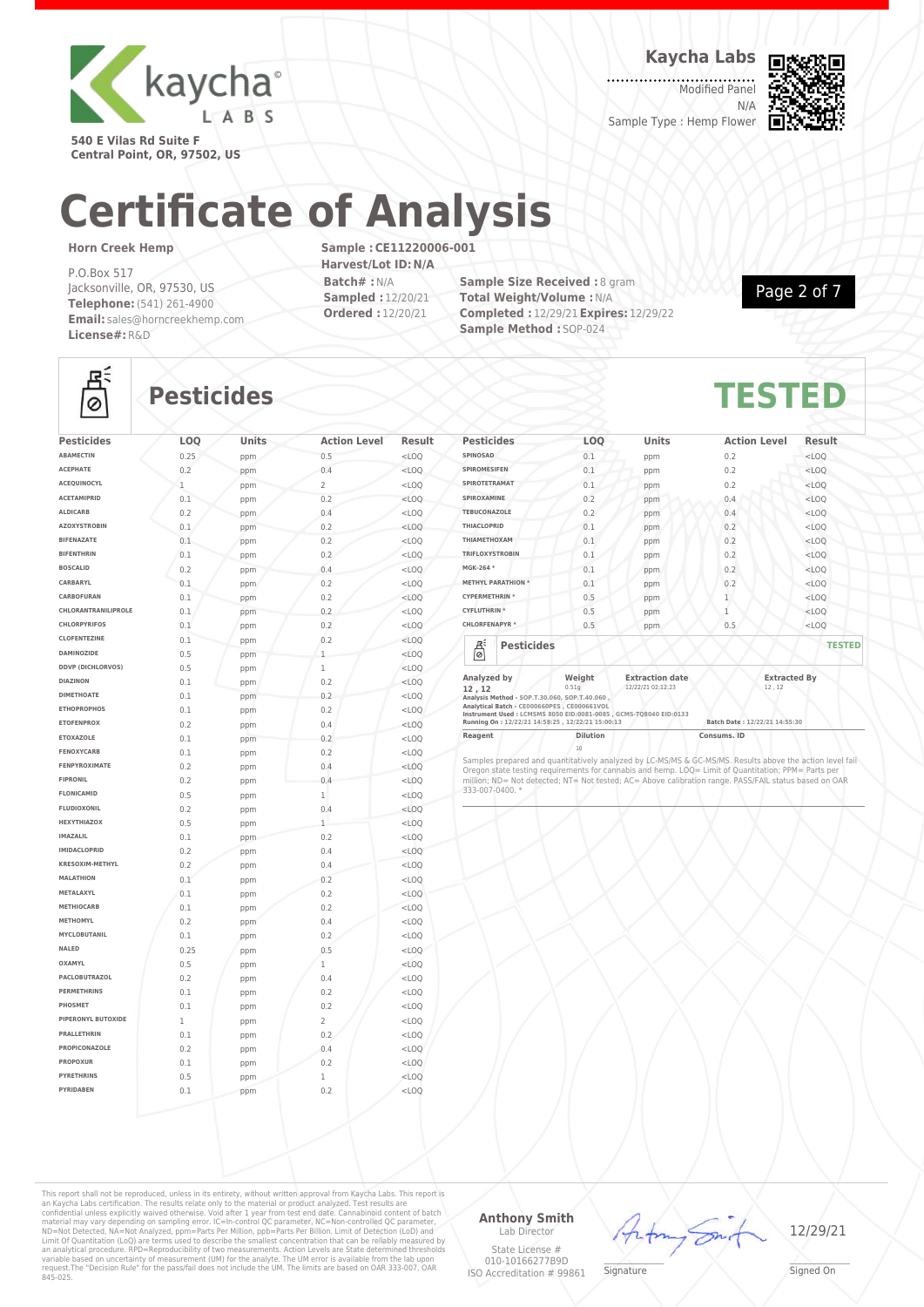

**Kaycha Labs**

Modified Panel N/A Sample Type : Hemp Flower



**540 E Vilas Rd Suite F Central Point, OR, 97502, US**

# **Certificate of Analysis**

#### **Horn Creek Hemp**

P.O.Box 517 Jacksonville, OR, 97530, US **Telephone:**(541) 261-4900 **Email:** sales@horncreekhemp.com **License#:**R&D

**Sample :CE11220006-001 Harvest/Lot ID:N/A Batch# :**N/A **Sampled :** 12/20/21 **Ordered :** 12/20/21

**Sample Size Received : 8 gram Total Weight/Volume :**N/A **Completed :** 12/29/21**Expires:** 12/29/22 **Sample Method :** SOP-024



|                     | <b>Mycotoxins</b> |           |               | <b>TESTED</b>       |  |
|---------------------|-------------------|-----------|---------------|---------------------|--|
| Analyte             |                   | LOQ Units | <b>Result</b> | <b>Action Level</b> |  |
| <b>AFLATOXIN G2</b> |                   | ppb       | $<$ LOQ       | 20                  |  |
| <b>AFLATOXIN G1</b> |                   | ppb       | $<$ LOO       | 20                  |  |
| <b>AELATOVIN R2</b> |                   | nnh       | $\sim$ 00     | 20                  |  |

| .                    | <b>NNN</b> | ーーー     | $\sim$ $\vee$ |  |
|----------------------|------------|---------|---------------|--|
| <b>AFLATOXIN B2</b>  | ppb        | $<$ LOO | 20            |  |
| <b>AFLATOXIN B1</b>  | ppb        | $<$ LOO | 20            |  |
| <b>OCHRATOXIN A+</b> | ppb        | $<$ LOO | 100           |  |
| <b>AFLATOXINS</b>    | ppb        | $<$ LOO | 20            |  |

**Analysis Method -SOP.T.30.060, SOP.T.40.060**

**Analytical Batch -CE000667MYC | Reviewed On - 12/27/21 11:41:59 Instrument Used :**

**Running On :**

**Batch Date : 12/23/21 14:19:59**

| Analyzed by | Weight | <b>Extraction date</b> | <b>Extracted By</b> |
|-------------|--------|------------------------|---------------------|
| 12          | 0.502a | 12/27/21 11:12:12      |                     |

Aflatoxins B1, B2, G1, G2, and Ochratoxins A testing using LC-MS/MS. (Method: SOP.T.30.060 for Sample Preparation and SOP.T40.060 Procedure for Mycotoxins Quantification Using LCMS/MS. LOQ is 50 ppb for Ochratoxin and 5.0 ppb for all others. This is not a TNI or ISO accredited assay.



### **Heavy Metals TESTED**

**Dilution**

1

| <b>Metal</b>   | <b>LOO</b> | Unit                   | Result  | <b>Action Level</b> |  |
|----------------|------------|------------------------|---------|---------------------|--|
| <b>ARSENIC</b> | 0.005      | ppm                    | 0.033   | 0.2                 |  |
| <b>CADMIUM</b> | 0.004      | ppm                    | 0.037   | 0.2                 |  |
| <b>MERCURY</b> | 0.01       | ppm                    | $<$ LOO | 0.1                 |  |
| LEAD           | 0.03       | ppm                    | 0.052   | 0.5                 |  |
| Analyzed by    | Weight     | <b>Extraction date</b> |         | <b>Extracted By</b> |  |
| <b>NA</b>      | NA.        | ΝA                     |         | <b>NA</b>           |  |

**Analysis Method -SOP.T.40.050, SOP.T.30.052 Analytical Batch - | Reviewed On - 12/28/21 13:08:06 Instrument Used : Running On : Batch Date :**

Heavy Metals screening is performed using ICP-MS (Inductively Coupled Plasma – Mass Spectrometry), screening down to below single digit ppb for regulated heavy metals.

Metals sample testing was performed at Kaycha Labs Tennessee, ISO17025 (Knoxville, TN); Analytical batch ID: KN001594HEA, 11/30/21

> $\mathscr{L}\setminus\mathscr{L}$ **Signature**

Frfn

This report shall not be reproduced, unless in its entirety, without written approval from Kaycha Labs. This report is<br>an Kaycha Labs certification. The results relate only to the material or product analyzed. Test result

**Anthony Smith** Lab Director State License #

010-10166277B9D ISO Accreditation # 99861

12/29/21

\_\_\_\_\_\_\_\_\_\_\_\_\_\_\_\_\_\_\_ Signed On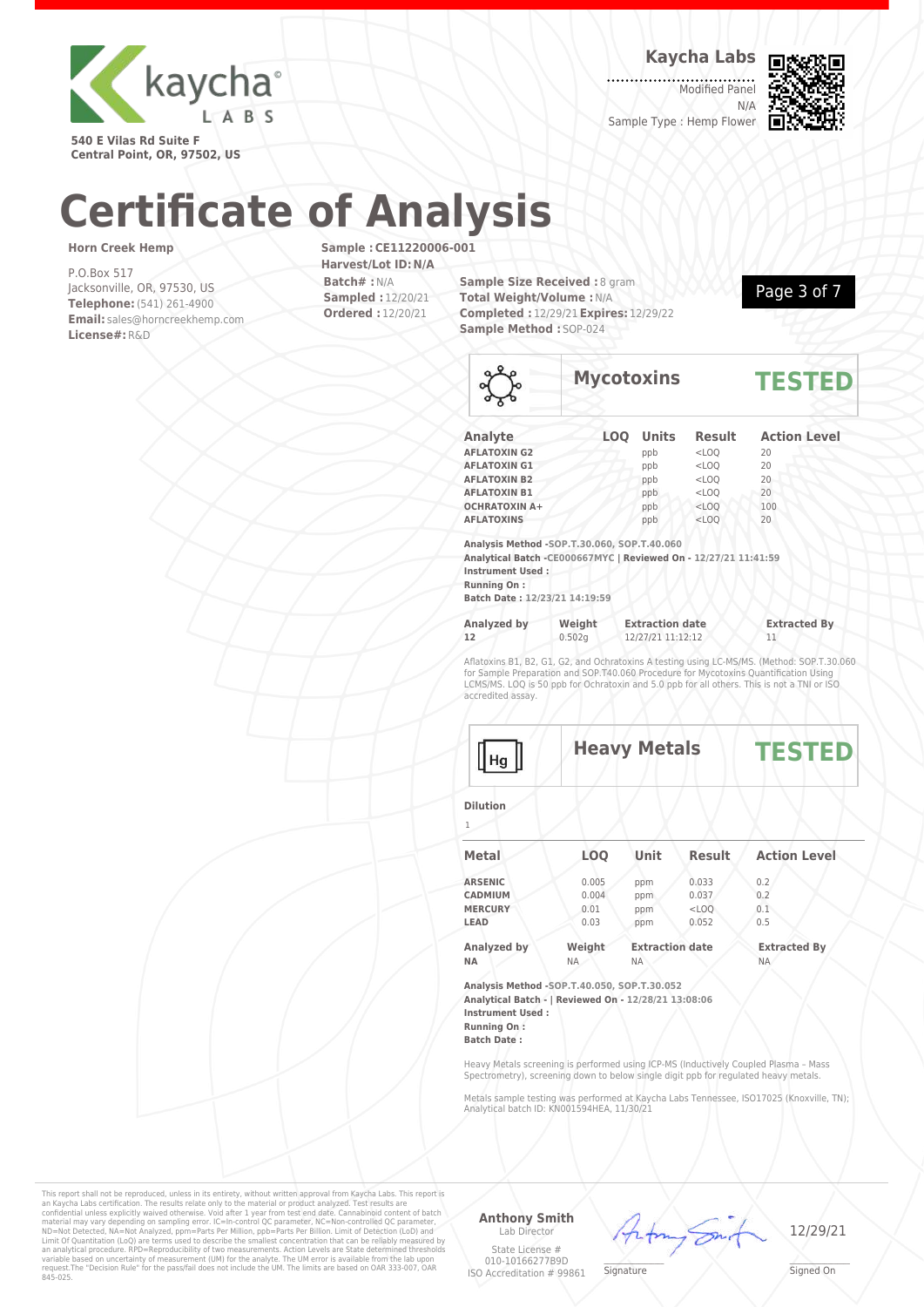

**Kaycha Labs**

. . . . . . . . . . . . . . . . .<br>Modified Panel N/A Sample Type : Hemp Flower



**PESTICIDES BATCH QC REPORT**

Page 4 of 7



## **METHOD BLANK**

| <b>Pesticides</b>                        | <b>LOO</b> | Result             | Units      |
|------------------------------------------|------------|--------------------|------------|
| <b>DAMINOZIDE</b>                        | 0.5        | $<$ LOO            | ppm        |
| <b>ACEPHATE</b>                          | 0.2        | $<$ LOO            | ppm        |
| <b>FLONICAMID</b>                        | 0.5        | $<$ LOQ            | ppm        |
| <b>OXAMYL</b>                            | 0.5        | $<$ LOO            | ppm        |
| <b>METHOMYL</b>                          | 0.2        | $<$ LOQ            | ppm        |
| ΤΗΙΑΜΕΤΗΟΧΑΜ                             | 0.1        | $<$ LOQ            | ppm        |
| <b>IMIDACLOPRID</b>                      | 0.2        | $<$ LOO            | ppm        |
| <b>DIMETHOATE</b>                        | 0.1        | $<$ LOQ            | ppm        |
| <b>ACETAMIPRID</b>                       | 0.1        | $<$ LOO            | ppm        |
| THIACLOPRID                              | 0.1        | $<$ LOQ            | ppm        |
| <b>ALDICARB</b>                          | 0.2        | $<$ LOQ            | ppm        |
| <b>DDVP (DICHLORVOS)</b>                 | 0.5        | $<$ LOO            | ppm        |
| <b>PROPOXUR</b>                          | 0.1        | $<$ LOQ            | ppm        |
| CARBOFURAN                               | 0.1        | $<$ LOO            | ppm        |
| CARBARYL                                 | 0.1        | $<$ LOQ            | ppm        |
| <b>IMAZALIL</b>                          | 0.1        | $<$ LOO            | ppm        |
| METALAXYL                                | 0.1        | $<$ LOQ            | ppm        |
| <b>CHLORANTRANILIPROLE</b>               | 0.1        | $<$ LOQ            | ppm        |
| PHOSMET                                  | 0.1        | $<$ LOO            | ppm        |
| SPIROXAMINE                              | 0.2        | $<$ LOO            | ppm        |
| <b>NALED</b>                             | 0.25       | $<$ LOO            | ppm        |
| <b>METHIOCARB</b>                        | 0.1        | $<$ LOQ            | ppm        |
| <b>AZOXYSTROBIN</b>                      | 0.1        | $<$ LOO            | ppm        |
| <b>BOSCALID</b>                          | 0.2        | $<$ LOQ            | ppm        |
| <b>PACLOBUTRAZOL</b><br><b>MALATHION</b> | 0.2        | $<$ LOO            | ppm        |
| <b>MYCLOBUTANIL</b>                      | 0.1        | $<$ LOO            | ppm        |
| <b>BIFENAZATE</b>                        | 0.1        | $<$ LOQ            | ppm        |
| <b>SPIROTETRAMAT</b>                     | 0.1<br>0.1 | $<$ LOO            | ppm        |
| <b>ETHOPROPHOS</b>                       | 0.1        | $<$ LOQ            | ppm        |
| <b>FENOXYCARB</b>                        | 0.1        | $<$ LOO<br>$<$ LOO | ppm        |
| <b>KRESOXIM-METHYL</b>                   | 0.2        | $<$ LOO            | ppm        |
| <b>TEBUCONAZOLE</b>                      | 0.2        | $<$ LOO            | ppm        |
| <b>DIAZINON</b>                          | 0.1        | $<$ LOQ            | ppm<br>ppm |
| <b>PROPICONAZOLE</b>                     | 0.2        | $<$ LOO            | ppm        |
| <b>CLOFENTEZINE</b>                      | 0.1        | $<$ LOQ            | ppm        |
| <b>PRALLETHRIN</b>                       | 0.1        | $<$ LOO            | ppm        |
| <b>TRIFLOXYSTROBIN</b>                   | 0.1        | $<$ LOO            | ppm        |
| PIPERONYL BUTOXIDE                       | 1          | $<$ LOQ            | ppm        |
| <b>CHLORPYRIFOS</b>                      | 0.1        | $<$ LOO            | ppm        |
| <b>HEXYTHIAZOX</b>                       | 0.5        | $<$ LOO            | ppm        |
| <b>ETOXAZOLE</b>                         | 0.1        | $<$ LOQ            | ppm        |
| <b>SPIROMESIFEN</b>                      | 0.1        | $<$ LOO            | ppm        |
| <b>FENPYROXIMATE</b>                     | 0.2        | $<$ LOQ            | ppm        |
| <b>PYRIDABEN</b>                         | 0.1        | $<$ LOO            | ppm        |
| <b>PERMETHRINS</b>                       | 0.1        | $<$ LOQ            | ppm        |
|                                          |            |                    |            |

| <b>Pesticides</b>  |                   | <b>LOO</b> | <b>Result</b> | <b>Units</b> |
|--------------------|-------------------|------------|---------------|--------------|
| <b>ABAMECTIN</b>   |                   | 0.25       | $<$ LOQ       | ppm          |
| <b>ETOFENPROX</b>  |                   | 0.2        | $<$ LOQ       | ppm          |
| <b>BIFENTHRIN</b>  |                   | 0.1        | $<$ LOQ       | ppm          |
| <b>FLUDIOXONIL</b> |                   | 0.2        | $<$ LOQ       | ppm          |
| <b>FIPRONIL</b>    |                   | 0.2        | $<$ LOO       | ppm          |
| <b>ACEQUINOCYL</b> |                   |            | $<$ LOQ       | ppm          |
| <b>SPINOSAD</b>    |                   | 0.1        | $<$ LOQ       | ppm          |
| <b>PYRETHRINS</b>  |                   | 0.5        | $<$ LOQ       | ppm          |
| 쟉<br>$\circ$       | <b>Pesticides</b> |            |               |              |

**12** NA NA **Analytical Batch - CE000660PES Instrument Used : LCMSMS 8050 EID:0081-0085**

This report shall not be reproduced, unless in its entirety, without written approval from Kaycha Labs. This report is<br>an Kaycha Labs certification. The results relate only to the material or product analyzed. Test result

#### **Anthony Smith** Lab Director

#### State License # 010-10166277B9D ISO Accreditation # 99861



Arfon

\_\_\_\_\_\_\_\_\_\_\_\_\_\_\_\_\_\_\_ Signed On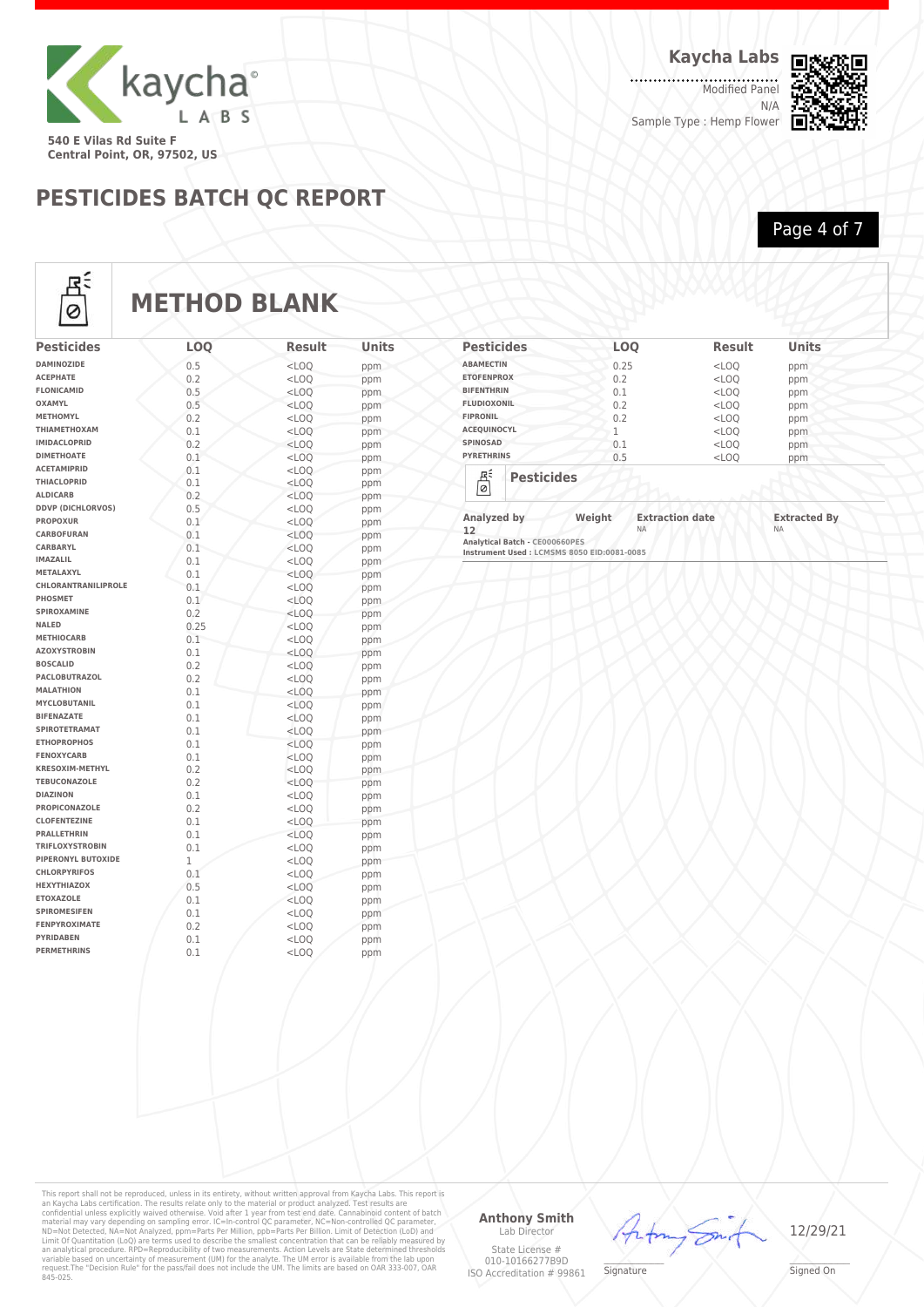

**Central Point, OR, 97502, US**

Rź

### **PESTICIDES BATCH QC REPORT**

. . . . . . . . . . . . . . . . .<br>Modified Panel N/A Sample Type : Hemp Flower



Page 5 of 7

**Limits**

**Pesticides LOQ Recovery Recovery**

| <b>Pesticides</b>                       | <b>LOQ</b>   | <b>Recovery</b> | <b>Recovery</b><br>Limits | <b>Pesticides</b>                            | <b>LOO</b>                       | <b>Recovery</b> | <b>Recov</b><br>Limits |
|-----------------------------------------|--------------|-----------------|---------------------------|----------------------------------------------|----------------------------------|-----------------|------------------------|
| <b>ABAMECTIN</b>                        | 0.25         | 88              | 50-150                    | <b>SPIROMESIFEN</b>                          | 0.1                              | 86.2            | 50-150                 |
| <b>ACEPHATE</b>                         | 0.2          | 90.1            | 50-150                    | <b>SPIROTETRAMAT</b>                         | 0.1                              | 115.6           | 50-150                 |
| ACEQUINOCYL                             | $\mathbf{1}$ | 81.2            | 50-150                    | SPIROXAMINE                                  | 0.2                              | 108             | 50-150                 |
| <b>ACETAMIPRID</b>                      | 0.1          | 102.1           | 50-150                    | <b>TEBUCONAZOLE</b>                          | 0.2                              | 115.5           | 50-150                 |
| <b>ALDICARB</b>                         | 0.2          | 115.9           | 50-150                    | THIACLOPRID                                  | 0.1                              | 101.2           | 50-150                 |
| <b>AZOXYSTROBIN</b>                     | 0.1          | 99.4            | 50-150                    | ΤΗΙΑΜΕΤΗΟΧΑΜ                                 | 0.1                              | 106.6           | 50-150                 |
| <b>BIFENAZATE</b>                       | 0.1          | 108.5           | 50-150                    | <b>TRIFLOXYSTROBIN</b>                       | 0.1                              | 102.6           | 50-150                 |
| <b>BIFENTHRIN</b>                       | 0.1          | 99.5            | 50-150                    |                                              |                                  |                 |                        |
| <b>BOSCALID</b>                         | 0.2          | 106.2           | 50-150                    | $\overline{\mathbb{B}}$<br><b>Pesticides</b> |                                  |                 |                        |
| CARBARYL                                | 0.1          | 101.8           | 50-150                    |                                              |                                  |                 |                        |
| CARBOFURAN                              | 0.1          | 106.4           | 50-150                    |                                              |                                  |                 |                        |
| CHLORANTRANILIPROLE                     | 0.1          | 112.1           | 50-150                    | Analyzed by                                  | <b>Extraction date</b><br>Weight |                 | <b>Extracted By</b>    |
| <b>CHLORPYRIFOS</b>                     | 0.1          | 86.6            | 50-150                    | 0.499<br>12                                  | 12/22/21 02:12:24                |                 | 12                     |
| <b>CLOFENTEZINE</b>                     | 0.1          | 82.3            | 50-150                    | Analytical Batch - CE000660PES               |                                  |                 |                        |
| <b>DAMINOZIDE</b>                       | 0.5          | 113.3           | 50-150                    | Instrument Used : LCMSMS 8050 EID:0081-0085  |                                  |                 |                        |
| <b>DDVP (DICHLORVOS)</b>                | 0.5          | 103             | 50-150                    |                                              |                                  |                 |                        |
| <b>DIAZINON</b>                         | 0.1          | 99.9            |                           |                                              |                                  |                 |                        |
| <b>DIMETHOATE</b>                       | 0.1          | 100             | 50-150<br>50-150          |                                              |                                  |                 |                        |
| <b>ETHOPROPHOS</b>                      | 0.1          |                 |                           |                                              |                                  |                 |                        |
| <b>ETOFENPROX</b>                       | 0.2          | 101.3           | 50-150                    |                                              |                                  |                 |                        |
| <b>ETOXAZOLE</b>                        |              | 93.2            | 50-150                    |                                              |                                  |                 |                        |
| <b>FENOXYCARB</b>                       | 0.1          | 97.5            | 50-150                    |                                              |                                  |                 |                        |
| <b>FENPYROXIMATE</b>                    | 0.1          | 108.1           | 50-150                    |                                              |                                  |                 |                        |
| <b>FIPRONIL</b>                         | 0.2          | 113.6           | 50-150                    |                                              |                                  |                 |                        |
|                                         | 0.2          | 101.4           | 50-150                    |                                              |                                  |                 |                        |
| <b>FLONICAMID</b><br><b>FLUDIOXONIL</b> | 0.5          | 66.7            | 50-150                    |                                              |                                  |                 |                        |
|                                         | 0.2          | 100.9           | 50-150                    |                                              |                                  |                 |                        |
| <b>HEXYTHIAZOX</b>                      | 0.5          | 105.9           | 50-150                    |                                              |                                  |                 |                        |
| <b>IMAZALIL</b>                         | 0.1          | 108.4           | 50-150                    |                                              |                                  |                 |                        |
| <b>IMIDACLOPRID</b>                     | 0.2          | 109.3           | 50-150                    |                                              |                                  |                 |                        |
| <b>KRESOXIM-METHYL</b>                  | 0.2          | 102.3           | 50-150                    |                                              |                                  |                 |                        |
| <b>MALATHION</b>                        | 0.1          | 98.4            | 50-150                    |                                              |                                  |                 |                        |
| METALAXYL                               | 0.1          | 107.8           | 50-150                    |                                              |                                  |                 |                        |
| <b>METHIOCARB</b>                       | 0.1          | 93.9            | 50-150                    |                                              |                                  |                 |                        |
| <b>METHOMYL</b>                         | 0.2          | 85              | 50-150                    |                                              |                                  |                 |                        |
| <b>MYCLOBUTANIL</b>                     | 0.1          | 116.6           | 50-150                    |                                              |                                  |                 |                        |
| <b>NALED</b>                            | 0.25         | 104.4           | 50-150                    |                                              |                                  |                 |                        |
| <b>OXAMYL</b>                           | 0.5          | 90.5            | 50-150                    |                                              |                                  |                 |                        |
| PACLOBUTRAZOL                           | 0.2          | 115.7           | 50-150                    |                                              |                                  |                 |                        |
| <b>PERMETHRINS</b>                      | 0.1          | 112.7           | 50-150                    |                                              |                                  |                 |                        |
| PHOSMET                                 | 0.1          | 103.7           | 50-150                    |                                              |                                  |                 |                        |
| PIPERONYL BUTOXIDE                      | $\mathbf 1$  | 119.1           | 50-150                    |                                              |                                  |                 |                        |
| <b>PRALLETHRIN</b>                      | 0.1          | 99              | 50-150                    |                                              |                                  |                 |                        |
| PROPICONAZOLE                           | 0.2          | 105.3           | 50-150                    |                                              |                                  |                 |                        |
| <b>PROPOXUR</b>                         | 0.1          | 101.9           | 50-150                    |                                              |                                  |                 |                        |
| <b>PYRETHRINS</b>                       | 0.5          | 108.4           | 50-150                    |                                              |                                  |                 |                        |
| <b>PYRIDABEN</b>                        | 0.1          | 92.1            | 50-150                    |                                              |                                  |                 |                        |

This report shall not be reproduced, unless in its entirety, without written approval from Kaycha Labs. This report is<br>an Kaycha Labs certification. The results relate only to the material or product analyzed. Test result

#### **Anthony Smith** Lab Director

State License # 010-10166277B9D ISO Accreditation # 99861  $\mathscr{L}\setminus\mathscr{L}$ **Signature** 

Artin

r Sm



\_\_\_\_\_\_\_\_\_\_\_\_\_\_\_\_\_\_\_ Signed On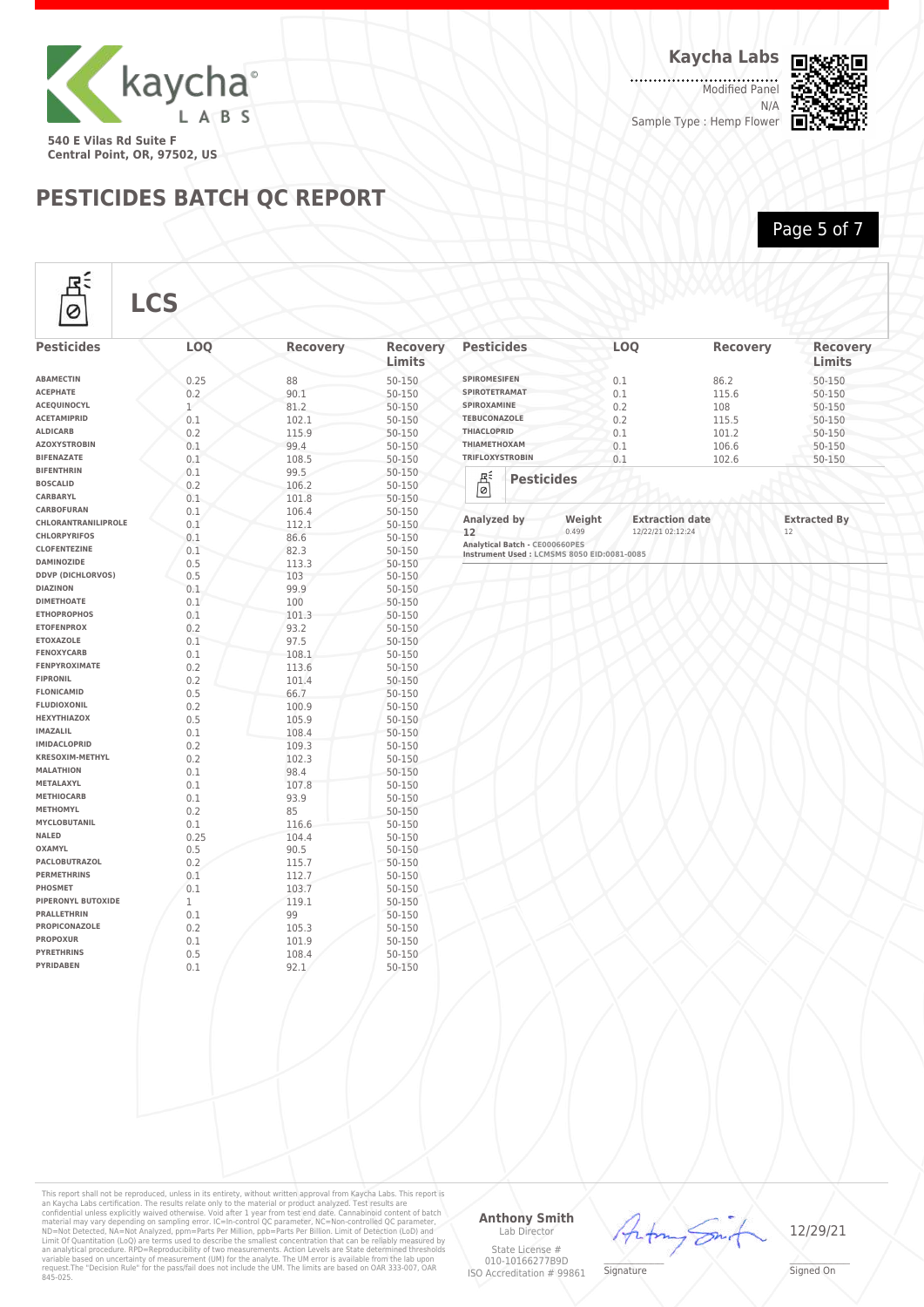

.......... Modified Panel N/A Sample Type : Hemp Flower



**MYCOTOXINS BATCH QC REPORT**

Page 6 of 7

## Local

**METHOD BLANK**

| Mycotoxin                      | <b>LOO</b> | <b>Result</b> | <b>Units</b> |  |
|--------------------------------|------------|---------------|--------------|--|
| <b>AFLATOXINS</b>              |            | $<$ LOO       | ppb          |  |
| <b>AFLATOXIN B1</b>            |            | $<$ LOO       | ppb          |  |
| <b>AFLATOXIN B2</b>            |            | $<$ LOO       | ppb          |  |
| <b>AFLATOXIN G1</b>            |            | $<$ LOQ       | ppb          |  |
| <b>AFLATOXIN G2</b>            |            | $<$ LOQ       | ppb          |  |
| <b>OCHRATOXIN A+</b>           | 50         | $<$ LOO       | ppb          |  |
| Analytical Batch - CE000667MYC |            |               |              |  |

**Instrument Used :**

**LCS**

| Mycotoxin            | <b>LOO</b> | <b>Recovery</b> | <b>Units</b> | <b>Recovery Limits</b> |
|----------------------|------------|-----------------|--------------|------------------------|
| <b>AFLATOXIN B1</b>  |            | 65.7            | ppb          | 50-150                 |
| <b>AFLATOXIN B2</b>  |            | 63.7            | ppb          | 50-150                 |
| <b>AFLATOXIN G1</b>  |            | 76.7            | ppb          | 50-150                 |
| <b>AFLATOXIN G2</b>  |            | 74.3            | ppb          | 50-150                 |
| <b>OCHRATOXIN A+</b> | 50         | 368.8           | ppb          | 50-150                 |

**Analytical Batch - CE000667MYC**

**Instrument Used :**

This report shall not be reproduced, unless in its entirety, without written approval from Kaycha Labs. This report is<br>an Kaycha Labs certification. The results relate only to the material or product analyzed. Test result

#### **Anthony Smith** Lab Director

State License # 010-10166277B9D ISO Accreditation # 99861



 $\mathscr{L}\setminus\mathscr{L}$ **Signature**